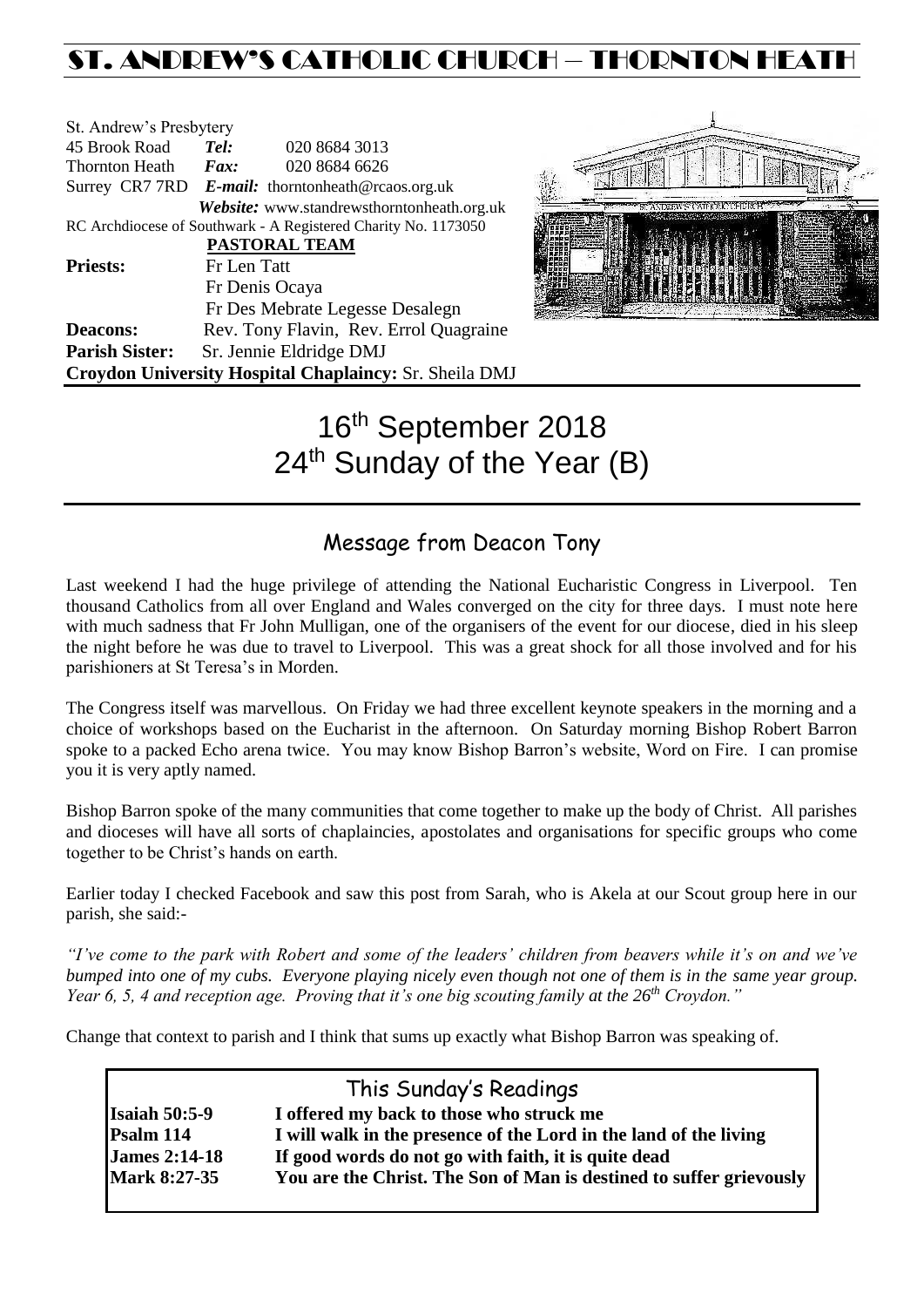## Diary for the Week

| Sunday 16 <sup>th</sup> September    |                    | 6.00pm (Saturday) First Mass of Sunday | John Lawrence Fernandes RIP       |
|--------------------------------------|--------------------|----------------------------------------|-----------------------------------|
| $24th$ Sunday of the Year            |                    |                                        |                                   |
| (B)                                  | 9.30am             | <b>Mass</b>                            | Parishioners                      |
|                                      | 11.30am            | Mass                                   | Tom Forrest RIP (Anniv)           |
|                                      | 5.00pm             | <b>Rosary</b>                          |                                   |
|                                      | $5.15 - 5.45$ pm   | <b>Exposition and Benediction</b>      |                                   |
|                                      | 6.00 <sub>pm</sub> | Mass                                   | Annemarie Paterson                |
|                                      | $7.00 - 9.00$ pm   | <b>Charismatic Prayer Group</b>        |                                   |
| Monday 17 <sup>th</sup> September    | 7.30am             | <b>Mass</b>                            | Mike Fitzgerald                   |
| <b>St Robert Bellarmine</b>          | 10.00am            | Mass                                   | <b>Lily Paes RIP</b>              |
| 1 Cor 11:17-26. 33                   | $5.45 - 7.15$ pm   | <b>Beavers (hall)</b>                  |                                   |
| Lk 7:1-10                            | 7.00pm             | <b>Parish Surgery/School forms</b>     |                                   |
|                                      | $7.30 - 9.00$ pm   | Scouts (hall)                          |                                   |
| Tuesday 18 <sup>th</sup> September   | 7.30am             | Mass                                   | <b>Holy Souls</b>                 |
| Feria                                | 10.00am            | Mass                                   | Patrick Joseph Kearns RIP (Anniv) |
| 1 Cor 12:12-14, 27-31                |                    |                                        |                                   |
| Lk 7:11-17                           |                    |                                        |                                   |
| Wednesday 19 <sup>th</sup> September | 7.30am             | Mass                                   | Bernand Freeman (Birthday)        |
| St Januarius                         | 10.00am            | Mass                                   | <b>Holy Souls</b>                 |
| 1 Cor 12:31-13:13                    | 2.00pm             | <b>Active Retirement Group</b>         |                                   |
| Lk 7:31-35                           | 6.00pm             | <b>Lectio Divina Group (hall)</b>      |                                   |
|                                      | 7.30pm             | <b>Legion of Mary (hall)</b>           |                                   |
| Thursday $20^{th}$ September         | 7.30am             | Mass                                   | <b>Holy Souls</b>                 |
| SS Andrew Kim Taegon &               | 10.00am            | Mass                                   | <b>Holy Souls</b>                 |
| Companions                           | 4.00pm             | <b>School forms</b>                    |                                   |
| 1 Cor 15:1-11                        | $7.00 - 8.30$ pm   | <b>Cubs (St James the Great)</b>       |                                   |
| Lk 7:36-50                           | 7.30pm             | <b>Spirituality Talk (hall)</b>        |                                   |
|                                      | 8.00pm             | <b>Baptism course</b>                  |                                   |
| Friday 21 <sup>st</sup> September    | 7.30am             | Mass                                   | <b>Holy Souls</b>                 |
| <b>St Matthew</b>                    | 10.00am            | Mass                                   | For the Church                    |
| Eph 4:1-7. 11-13                     | 4.00pm             | <b>School forms</b>                    |                                   |
| $Mt$ 9:9-13                          |                    |                                        |                                   |
| Saturday 22 <sup>nd</sup> September  | 9.30am             | Mass                                   | <b>Holy Souls</b>                 |
| Feria                                | $10.00 - 10.30$ am | <b>Confessions</b>                     |                                   |
| 1 Cor 15:35-37, 42-49                | 10.00am            | <b>School forms</b>                    |                                   |
| Lk 8:4-15                            | $5.00 - 5.30$ pm   | <b>Confessions</b>                     |                                   |
|                                      | 6.00 <sub>pm</sub> | <b>First Mass of Sunday</b>            | Laura Anne Murtagh RIP (Anniv)    |
|                                      | 7.30pm             | <b>Quiz Night (hall)</b>               |                                   |
| Sunday 23 <sup>rd</sup> September    | 9.30am             | Mass                                   | Elsie O'Shea RIP                  |
| $25th$ Sunday of the Year            | 11.30am            | Mass                                   | Valentina Guinto                  |
| (B)                                  | 5.00pm             | <b>Rosary</b>                          |                                   |
|                                      | $5.15 - 5.45$ pm   | <b>Exposition and Benediction</b>      |                                   |
|                                      | 6.00 <sub>pm</sub> | <b>Mass</b>                            | Parishioners                      |
|                                      | $7.00 - 9.00$ pm   | <b>Charismatic Prayer Group</b>        |                                   |

|                               |                                                   | Money Matters                                    |                              |  |  |  |
|-------------------------------|---------------------------------------------------|--------------------------------------------------|------------------------------|--|--|--|
|                               |                                                   | <b>Collection Last Sunday</b>                    | £1,476.77 (£1.47 per person) |  |  |  |
|                               | Payment by Standing Order                         | £ 761.00                                         |                              |  |  |  |
|                               |                                                   | Total offertory                                  | £2,237.77                    |  |  |  |
|                               |                                                   | <b>Collection The Catholic Education Service</b> | £ 634.09                     |  |  |  |
|                               | Second collection for The Support of Home Mission |                                                  |                              |  |  |  |
| Thank you for your generosity |                                                   |                                                  |                              |  |  |  |
|                               |                                                   |                                                  |                              |  |  |  |

Next week Team 1 Next week Fifi's Group



Altar Servers **Church Cleaners Church Cleaners** This week Team 3 This week Judie's Crew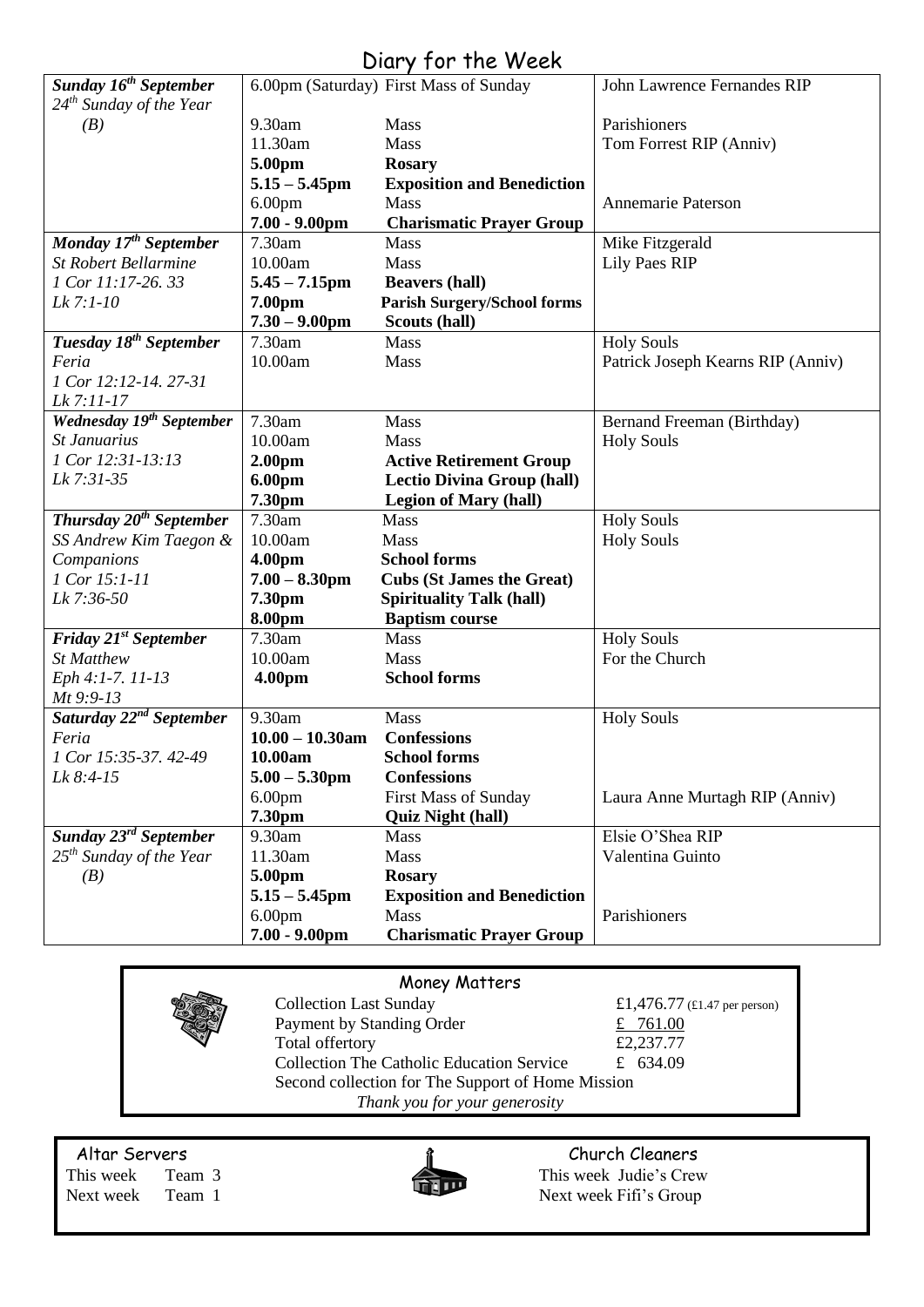### St. Andrew's Parish Notices

#### **WELCOME**

We welcome Fr Mebrate Legesse Desalegn, known as Fr Des, who has joined us and will be here assisting us for the next few months whilst we wait for our permanent Assistant Priests.

#### **SOCIETY OF ST VINCENT DE PAUL (S.V.P)**

The SVP coffee morning and table top sale is today Sunday 16<sup>th</sup> September. Please go along to the hall to help support the group by buying lots of goods and at the same time drinking coffee/tea and buying lots of cake! All money raised will help support local people who are in need by way of food, clothing and furniture.

#### **SECOND COLLECTIONS**

The second collection this weekend will be for The Support of Home Mission. This collection provides the Bishops of England and Wales with resources to support 'Home Mission', the spread of the Gospel in our own country. The money collected enables a breadth of work to be done in support of parish evangelisation.

The second collection next weekend on Sunday 23<sup>rd</sup> September will be for the Parish Building Maintenance Fund and this will be our fourth collection. We are raising money so that we can fix the many jobs that are needed for the Church, hall and Priest's house. If you have already contributed – thank you very much.

#### **SCHOOL REFERENCE FORMS**

The Parish School Reference forms are still available in the porch. Last year we changed the way our Priest Reference forms were completed and we are continuing this arrangement again this year. All children transferring from primary to secondary school and starting main school or nursery at a Catholic School are required to have a Priest Reference. Parents please note that Fr Len does not deal with schools directly for references so parents will have to complete a form for his final signature. We ask that you complete Section A, then you should take this form to a member of the clergy, Deacon Tony, Deacon Errol or Sr Jennie, whoever you feel would know you the best, and ask them to complete section B.

A list of dates in September is displayed in the porch, *please note that a couple of the dates have been changed,* so that you can meet Fr Len who will then sign the last section of your form based on the comments provided by the other members of the Pastoral team. Just come along to the Priest House (45 Brook Road) during the times and dates given, it is not possible to make an individual appointment. It is important that parents and guardians act in good time and meet with the clergy before seeing Fr Len to avoid last minute meetings of which we had many last year. Please note that you may still need to complete a Priest Reference form if your child is on a school waiting list/or keep your child on the list. If your child is moving to a higher level within the same school, a reference may also be necessary – please check directly with the schools.

#### **CHILDREN'S LITURGY**

The children's Liturgy will be resuming at the 9.30am Mass on Sunday 23<sup>rd</sup> September. The group will be registering children aged between 3 years and First Holy Communion (usually 7/8 years). Only parents of three year olds will be able to accompany their child into the children's liturgy sessions. **This does mean that there will not be access to the hall toilets during the sessions for members of the congregation**. Please see one of the helpers at the table outside the front of the Church this Sunday (after 9.30am Mass) to complete a registration form. Due to a small number of volunteers we will have to limit numbers each week so it will be on a first come first served basis and you will need to give your child's name to a catechist to have them ticked off on the register. Please be patient whilst the process is established and if you are interested in volunteering (a DBS will be required) please speak to one of the catechists. You would be most welcome.

#### **STEWARDSHIP TALKS: THURSDAYS AT 7.30PM IN THE HALL**

Please join us for St Andrew's An Encounter with the Lord through Spirituality talks. The talks explore some of the spiritualities of the Church and to encounter the Lord. The talks have been very well attended and are on Thursday evenings in the hall starting at 7.30pm. This week the talk is Spirituality and Scripture with Fr John Hemer. Please take a leaflet from the porch with all the details. We look forward to welcoming you.

#### **NIGERIAN CATHOLIC COMMUNITY**

The group will be meeting in the hall today Sunday  $16<sup>th</sup>$  September after the 11.30am Mass.